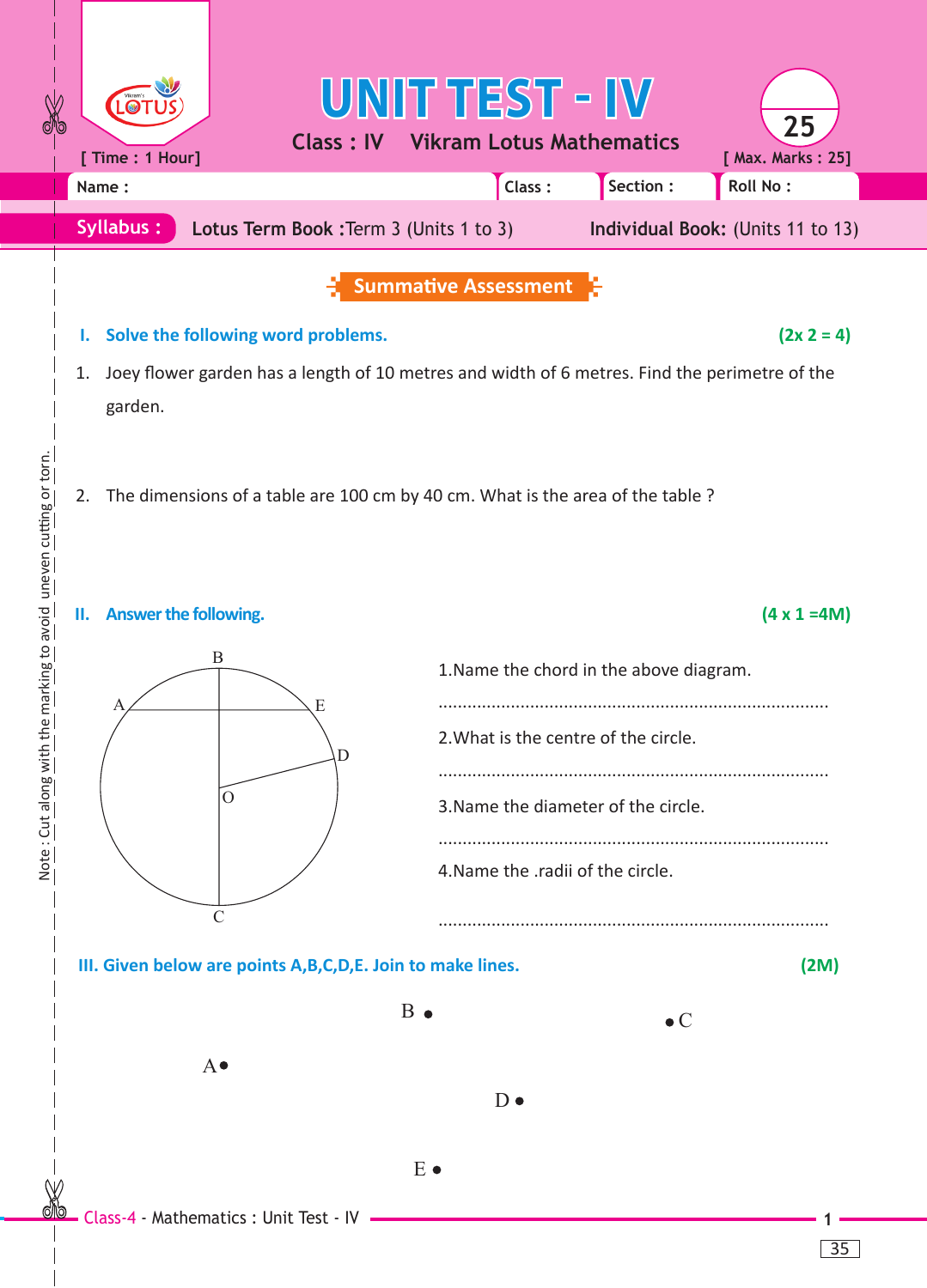**I. Read the time and write the time in hours and minutes. (2 x 1 = 2)**



 $\overline{\phantom{a}}$ 

36

2 m

13 cm